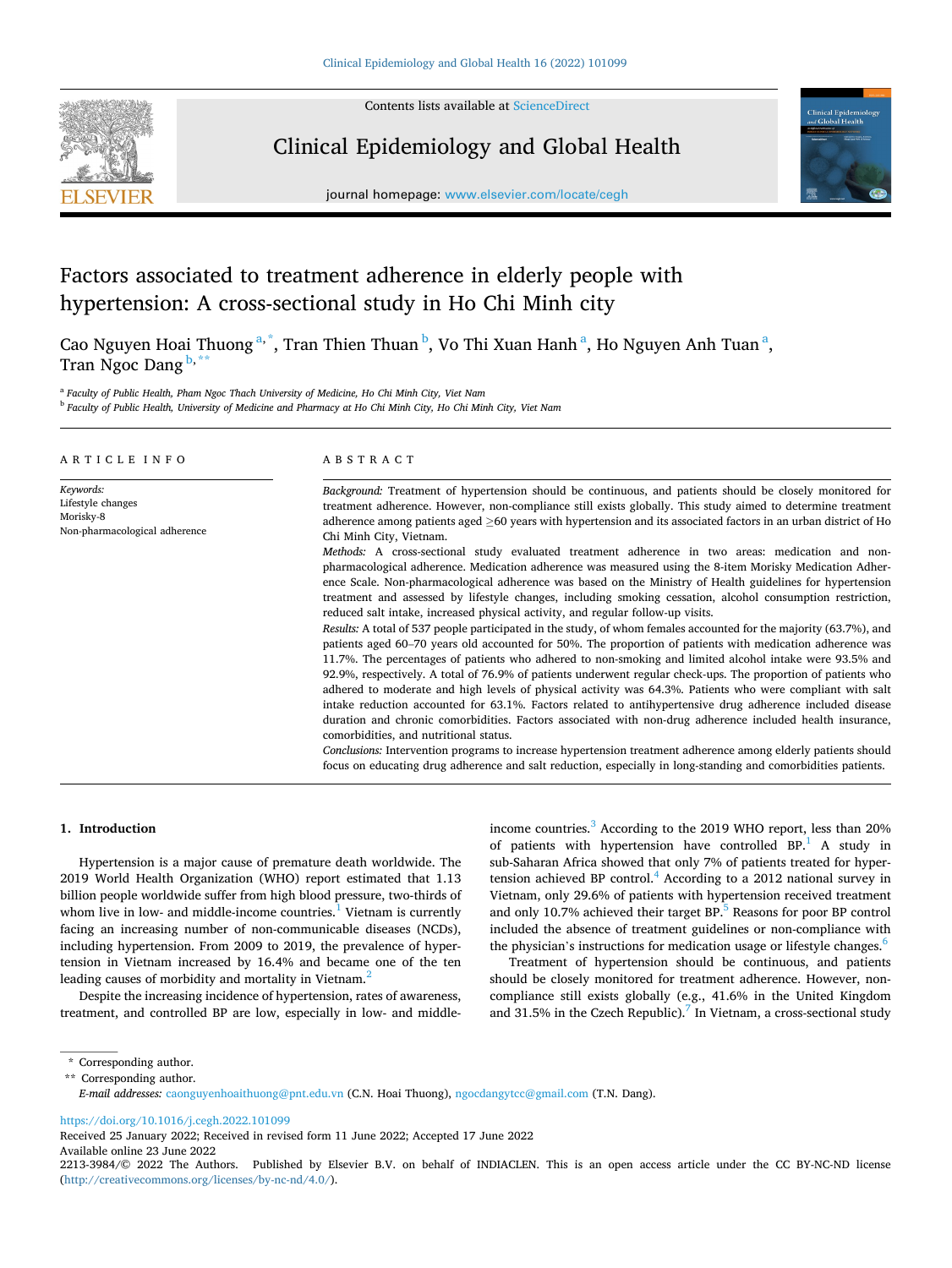was performed on 783 patients aged ≥60 years at District 7 Hospital, the adherence rate for drug therapy was only  $25.0\%$ .<sup>8</sup> Factors related to compliance were health insurance, marital status, age, accompanying chronic illnesses, doctor's consultation, and application of non-drug measures. According to a study in 2017 in Tien Hai district, Thai Binh province, the compliance rate of hypertensive patients was only 28.4%.<sup>9</sup> Another study showed that an unhealthy lifestyle, including salty food intake (51.7%), alcohol consumption (22.6%), cigarette smoking (17.4%), and a lack of physical activity (60.0%), was an obstacle to controlling hypertension.<sup>[10](#page-5-0)</sup>

District 10 (in Ho Chi Minh City) is densely populated, with diverse levels of education, and working, making it difficult to address health status and compliance. In 2017, the prevalence of adults with hypertension in the district was 33.8%. In the elderly ( $\geq$ 60 years), this rate was up to  $66.8\%$ .<sup>11</sup> However, there were no data on how these patients were treated for hypertension or whether they achieved their target BP. Therefore, we asked the following research questions: What is the rate of treatment adherence in people aged ≥60 years with hypertension in District 10, Ho Chi Minh City? What factors affect patient adherence to treatment? The results of this study will form the basis for intervention programs to improve treatment adherence and help patients maintain target BP levels, thereby improving their quality of life.

## **2. Methods**

# *2.1. Study design*

A cross-sectional study of hypertensive patients aged ≥60 years was conducted from November to December 2020 in District 10, Ho Chi Minh City (HCMC), Vietnam.

#### *2.2. Sample size*

This study used a formula to estimate sample size for a one-sample comparison of proportion to the hypothesized value where  $p =$ 28.4%,<sup>9</sup> accuracy of measurement  $=$  [5%, and estimated response rate](#page-5-0)  $=$ 80%, using a 0.05 significance level test. At least 392 people were required for the survey; the study included 537 people.

## *2.3. Sampling*

A judgment sample was used. The enumerators visited all patients aged ≥60 years in each ward according to their listed address (taken from the census source of the District 10 Health Office) to determine, by interview, if they had hypertension.

All patients aged ≥60 years previously diagnosed with hypertension for more than 3 months at the time of the study were eligible for inclusion. Individuals who had declining cognition were excluded.

#### *2.4. Data collection*

Medication adherence was assessed using the 8-item Morisky Medication Adherence Scale (MMAS-8).<sup>12</sup> Morisky scale has been validated and found to be reliable in many countries. In Vietnam, it has been translated and widely used in many studies. The scale is based on the patients' self-response and consists of eight questions: seven items with yes or no responses, and one item with a 5-point Likert scale response option. The total score ranges from 1 to 8, and patients with adherence scores of 6 or more were considered adherent.

Non-pharmacological adherence was based on the Ministry of Health (MOH) guidelines for treating hypertension with lifestyle changes, including smoking cessation, alcohol and salt intake reduction, and increased physical activity $13$  as follows:

- Patients were considered compliant with follow-up if they received a follow-up examination for hypertension in the past 3 months,

according to their doctor's instructions, or an early/delayed examination within 3 days of the original appointment.<sup>1</sup>

- Patients were considered compliant with smoking if they did not smoke or completely quit smoking (including e-cigarettes) in the past three months. $<sup>1</sup>$ </sup>
- Patients were considered compliant with alcohol consumption if they drank  $\leq$ 2 standard drinks/day (men) or  $\leq$  1 standard drink/day (women), and their weekly total was ≤10 standard drinks/week (men) or  $\leq$  5 standard drinks/week (women).<sup>13</sup>
- Patients were considered compliant with salt reduction if they used *<*5 g salt/day (corresponding to *<* 1.9 g sodium (Na)/day).[13 Daily](#page-5-0)  sodium intake was calculated based on the food frequency questionnaire (FFQ) of high-salt foods according to the formula: [portion size in grams]  $\times$  [reported consumption frequency (converted to times per day)]  $\times$  [nutrient per gram].<sup>14</sup> This is the first FFQ specifically developed and validated for the assessment of dietary intakes of major nutrients by Vietnamese adults.
- Physical activity compliance was assessed using the International Physical Activity Questionnaire-Short Form (IPAQ-SF), $^{15}$  which is a suitable instrument for monitoring habitual physical activity in older Vietnamese adults. $16$  This questionnaire is publicly available, it is open access, and no permissions are required to use it. The IPAQ-SF includes four questions about physical activity in the previous 7 days regarding vigorous and moderate activity, walking and sedentary behaviors, and units in metabolic equivalents of task (METs)-minutes/week. Patients were considered compliant with moderate and high levels of physical activity according to the IPAQ-SF assessment guidelines.

Additionally, anthropometric indicators were measured, including weight, height, waist circumference, and hip circumference.

The investigators are 6th-year general medical students. They had completed a training program that oriented them both on the aims of the study and the specific instruments and methodologies employed.

# *2.5. Data analysis*

Data were entered using Epidata 3.01 software and analyzed using Stata 14.0 and R software. Frequency and percentage were used to describe all variables.

A Bayesian Model Averaging (BMA) approach was used to determine the association between "drug adherence" and "non-pharmacological adherence" (dependent variables) with other independent variables. The metrics used for the comparison of competing models were the Bayesian information criterion (BIC) and posterior probability (of a particular model being the correct model). The best model displayed the lowest BIC and highest posterior probability.

# *2.6. Ethical consideration*

Participation in this study was voluntary. Written informed consent was obtained from all patients. Patients could withdraw from the study at any time without giving a reason.

The study was approved by the Research Ethics Committee of the University of Medicine and Pharmacy at Ho Chi Minh City (Decision No. 373/HDDD-DHYD, dated June 2, 2020).

# **3. Results**

## *3.1. Demographic, socioeconomic, and clinical characteristics of participants [\(Table 1\)](#page-2-0)*

A total of 537 people aged  $\geq 60$  years with hypertension were enrolled. Of these, 63.7% were women. The majority of participants belonged to groups aged 60–70 (50.8%) and 71–80 (31.1%) years. More than 70% of the participants had a middle school diploma or above.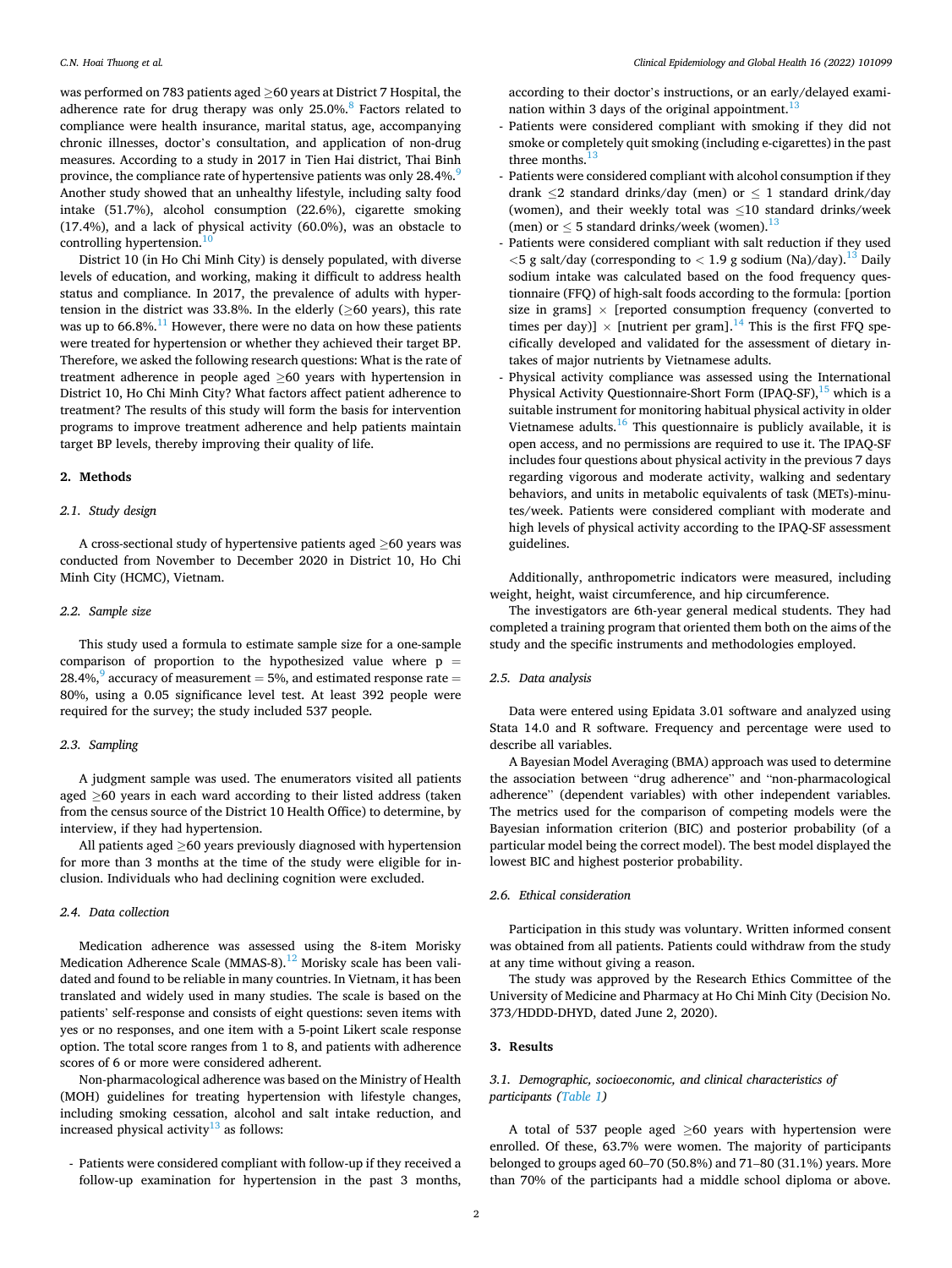#### <span id="page-2-0"></span>**Table 1**

Demographic, socioeconomic and clinical characteristics of participants ( $n =$ 537).

|                                                        | Frequency | Percentage |
|--------------------------------------------------------|-----------|------------|
| Gender                                                 |           |            |
| Male                                                   | 195       | 36.3       |
| Female                                                 | 342       | 63.7       |
| Age group                                              |           |            |
| 60-70                                                  | 273       | 50.8       |
| $71 - 80$                                              | 167       | 31.1       |
| More than 80                                           | 97        | 18.1       |
| <b>Educational level</b>                               |           |            |
| No formal education                                    | 11        | 2.1        |
| Elementary school                                      | 114       | 21.2       |
| Middle school                                          | 121       | 22.5       |
| High school                                            | 167       | 31.1       |
| College                                                | 74        | 13.8       |
| University or above                                    | 50        | 9.3        |
| Past occupation                                        |           |            |
| Government employee                                    | 153       | 28.5       |
| Merchant                                               | 118       | 22.0       |
| Worker                                                 | 49        | 9.1        |
| Daily laborer                                          | 97        | 18.1       |
| Retired/Housewife                                      | 120       | 22.3       |
| <b>Health insurance</b>                                |           |            |
| Yes                                                    | 521       | 97.0       |
| No                                                     | 16        | 3.0        |
| Hypertension duration ( $n = 537$ )                    |           |            |
| $<$ 1 year                                             | 26        | 4.8        |
| $1-5$ years                                            | 156       | 29.1       |
| $5-10$ years                                           | 135       | 25.1       |
| $> 10$ years                                           | 220       | 41.0       |
| Complications ( $n = 537$ )                            | 123       | 22.9       |
| Comorbidities ( $n = 537$ )                            | 252       | 46.9       |
| Diabetes ( $n = 537$ )                                 | 72        | 13.4       |
| Dyslipidemia ( $n = 537$ )                             | 123       | 22.9       |
| Nutritional status ( $n = 535$ )                       |           |            |
| Underweight                                            | 28        | 5.2        |
| Normal                                                 | 162       | 30.3       |
| Overweight                                             | 118       | 22.1       |
| Obese                                                  | 227       | 42.4       |
| At-risk waist circumference <sup>a</sup> ( $n = 534$ ) | 285       | 53.4       |
| At-risk waist-hip ratio <sup>b</sup> (n = 534)         | 409       | 76.6       |

<sup>a</sup> Waist circumference is at risk when ≥90 cm in men or ≥80 cm in women. <sup>b</sup> The waist/hip ratio is at risk when >0.90 in men or >0.85 in women.

Most of the participants were government employees (28.5%),

*Clinical Epidemiology and Global Health 16 (2022) 101099*

merchants (22%), and housewives (22.3%), and most had health insurance (97%).

Many of the patients had hypertension for *>*10 years (41%). The rate of complications from hypertension and other chronic diseases was 22.9% and 46.9%, respectively. Of the participants, 13.4% had diabetes mellitus and 22.9% had dyslipidemia.

The proportion of patients with normal nutritional status was 30.3%, while the rate of overweight and obesity was 64.5%. Patients with an atrisk waist circumference and waist/hip ratio were 53.4% and 76.6%, respectively.

# *3.2. Treatment adherence of patients (Fig. 1)*

The proportion of patients with drug compliance was only 11.7%. Among the non-pharmacological adjustments for managing hypertension, non-smoking and limiting alcohol were the most applied modifications, accounting for 93.5% and 92.2% of cases, respectively.

The rate of having recommended follow-up visits was 76.9%, and the non-drug adherence behavior of salt intake reduction had the lowest rate (63.1%).

## *3.3. Factors related to patient adherence*

## *3.3.1. Factors related to drug adherence*

The BMA process suggested ten models, among which the five best models for drug adherence are shown in [Table 2.](#page-3-0) We chose the first model with the highest posterior probability (nearly 50%), which consisted of two variables: hypertension duration and comorbidities. In particular, the proportion of patients with drug compliance decreased by 0.66 times every five years of illness, and those with chronic comorbidities presented with 2.21 times the rate of drug compliance.

# *3.3.2. Factors related to non-pharmacological adherence*

The BMA process suggested eleven models, among which the five best models for salt intake reduction are shown in [Table 3.](#page-3-0) We chose the first model with the highest posterior probability (39.4%). This study found a statistically significant association between adherence to salt reduction and the presence of chronic comorbidities. People with chronic comorbidities had a compliance rate of only 0.52 times compared to those without comorbidities.

There was no statistically significant association between physical



**Fig. 1.** Patient adherence rate  $(n = 537)$ .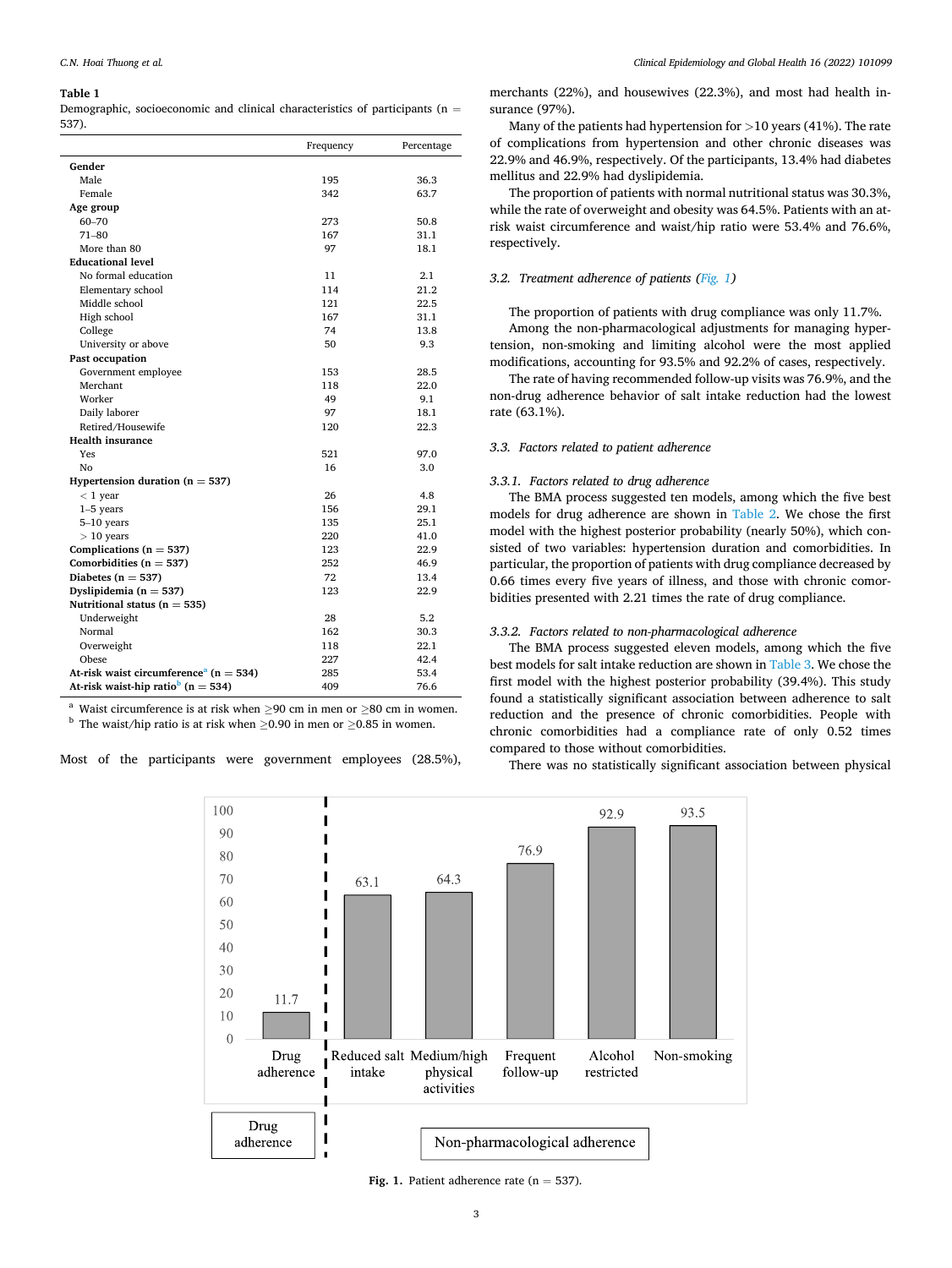#### <span id="page-3-0"></span>**Table 2**

Factors related to drug adherence of patients using BMA.

| Model          | Drug adherence | OR (95% CI)     | p-value    | <b>BIC</b> | Posterior<br>probability |
|----------------|----------------|-----------------|------------|------------|--------------------------|
| $\mathbf{1}$   | Hypertension   | 0.66            | 0.004      |            | 0.468                    |
|                | duration       | $(0.50 - 0.88)$ |            | 2963.9     |                          |
|                | Comorbidities  | 2.21            | 0.005      |            |                          |
|                |                | $(1.28 - 3.83)$ |            |            |                          |
|                | Intercept      | 0.29            | 0.005      |            |                          |
|                |                | $(0.12 - 0.69)$ |            |            |                          |
| $\overline{2}$ | Comorbidities  | 2.15            | 0.006      |            | 0.161                    |
|                |                | $(1.25 - 3.70)$ |            | 2961.8     |                          |
|                | Intercept      | 0.09            | ${<}0.001$ |            |                          |
|                |                | $(0.06 - 0.13)$ |            |            |                          |
| 3              | Hypertension   | 0.67            | 0.006      |            | 0.147                    |
|                | duration       | $(0.50 - 0.89)$ |            | 2961.6     |                          |
|                | Intercept      | 0.42            | 0.039      |            |                          |
|                |                | $(0.18 - 0.96)$ |            |            |                          |
| 4              | Intercept      | 0.13            | < 0.001    |            | 0.062                    |
|                |                | $(0.10 - 0.17)$ |            | 2959.9     |                          |
| 5              | Hypertension   | 0.66            | 0.005      |            | 0.030                    |
|                | duration       | $(0.50 - 0.88)$ |            | 2958.5     |                          |
|                | Comorbidities  | 2.25            | 0.004      |            |                          |
|                |                | $(1.29 - 3.90)$ |            |            |                          |
|                | Nutritional    | 1.15            | 0.344      |            |                          |
|                | status         | $(0.86 - 1.52)$ |            |            |                          |
|                | Intercept      | 0.19            | 0.011      |            |                          |
|                |                | $(0.05 - 0.68)$ |            |            |                          |

## **Table 3**

Factors related to reduced salt intake of patients using BMA.

| Model          | Reduced salt<br>intake | OR (95% CI)     | p-value | BIC.   | Posterior<br>probability |
|----------------|------------------------|-----------------|---------|--------|--------------------------|
| $\mathbf{1}$   | Comorbidities          | 0.52            | < 0.001 |        | 0.394                    |
|                |                        | $(0.37 - 0.75)$ |         | 2650.8 |                          |
|                | Intercept              | 2.35            | < 0.001 |        |                          |
|                |                        | $(1.83 - 3.03)$ |         |        |                          |
| $\overline{2}$ | Dyslipidemia           | 0.48            | < 0.001 |        | 0.151                    |
|                |                        | $(0.32 - 0.72)$ |         | 2648.8 |                          |
|                | Intercept              | 2.04            | < 0.001 |        |                          |
|                |                        | $(1.66 - 2.51)$ |         |        |                          |
| 3              | Past occupation        | 0.89            | 0.041   |        | 0.118                    |
|                |                        | $(0.80 - 0.99)$ |         | 2648.4 |                          |
|                | Comorbidities          | 0.52            | < 0.001 |        |                          |
|                |                        | $(0.36 - 0.74)$ |         |        |                          |
|                | Intercept              | 3.30            | < 0.001 |        |                          |
|                |                        | $(2.17 - 5.04)$ |         |        |                          |
| $\overline{4}$ | Gender                 | 0.72            | 0.075   |        | 0.082                    |
|                |                        | $(0.50 - 1.03)$ |         | 2647.6 |                          |
|                | Comorbidities          | 0.51            | < 0.001 |        |                          |
|                |                        | $(0.36 - 0.73)$ |         |        |                          |
|                | Intercept              | 2.70            | < 0.001 |        |                          |
|                |                        | $(1.98 - 3.67)$ |         |        |                          |
| 5              | Comorbidities          | 0.65            | 0.052   |        | 0.059                    |
|                |                        | $(0.42 - 1.00)$ |         | 2647.0 |                          |
|                | Dyslipidemia           | 0.64            | 0.084   |        |                          |
|                |                        | $(0.39 - 1.06)$ |         |        |                          |
|                | Intercept              | 2.35            | < 0.001 |        |                          |
|                |                        | $(1.83 - 3.03)$ |         |        |                          |

activity compliance and other characteristics in any of the models which the BMA process suggested (Supplement file, Table S1).

The BMA process suggested 13 models, among which the five best models for follow-up compliance are shown in Table 4. We chose the first model with the highest posterior probability (36.2%). There was a statistically significant relationship between follow-up compliance and health insurance, diabetes, and obesity. The rate of follow-up compliance increased 5.67 times in patients with health insurance. Additionally, patients with diabetes or obesity adhered to follow-up visits 2.93 and 1.50 times, respectively, compared with those without these diseases.

# **Table 4**

Factors related to follow-up compliance of patients using BMA.

| Model          | Follow-up<br>compliance | OR (95% CI)      | p-value        | BІC    | Posterior<br>probability |
|----------------|-------------------------|------------------|----------------|--------|--------------------------|
| $\mathbf{1}$   | Health                  | 5.67             | 0.001          |        | 0.362                    |
|                | insurance               | $(2.05 - 15.67)$ |                | 2786.3 |                          |
|                | Nutritional             | 1.50             | $<$ 0.001 $\,$ |        |                          |
|                | status                  | $(1.21 - 1.87)$  |                |        |                          |
|                | <b>Diabetes</b>         | 2.93             | 0.010          |        |                          |
|                |                         | $(1.30 - 6.61)$  |                |        |                          |
|                | Intercept               | 0.17             | 0.004          |        |                          |
|                |                         | $(0.05 - 0.56)$  |                |        |                          |
| $\overline{2}$ | Health                  | 6.33             | $<$ 0.001 $\,$ |        | 0.166                    |
|                | insurance               | $(2.30 - 17.44)$ |                | 2784.7 |                          |
|                | Nutritional             | 1.49             | $<$ $0.001$    |        |                          |
|                | status                  | $(1.20 - 1.85)$  |                |        |                          |
|                | Intercept               | 0.18             | 0.004          |        |                          |
|                |                         | $(0.05 - 0.57)$  |                |        |                          |
| 3              | Educational             | 1.19             | 0.062          |        | 0.130                    |
|                | level                   | $(0.99 - 1.44)$  |                | 2784.2 |                          |
|                | Health                  | 5.98             | $<$ 0.001 $\,$ |        |                          |
|                | insurance               | $(2.20 - 16.23)$ |                |        |                          |
|                | Nutritional             | 1.48             | $<$ 0.001 $\,$ |        |                          |
|                | status                  | $(1.20 - 1.84)$  |                |        |                          |
|                | <b>Diabetes</b>         | 3.11             | 0.007          |        |                          |
|                |                         | $(1.36 - 7.14)$  |                |        |                          |
|                | Intercept               | 0.09             | < 0.001        |        |                          |
|                |                         | $(0.02 - 0.35)$  |                |        |                          |
| 4              | Health                  | 5.30             | 0.001          |        | 0.053                    |
|                | insurance               | $(1.95 - 14.40)$ |                | 2782.4 |                          |
|                | Nutritional             | 1.51             | $<$ $0.001$    |        |                          |
|                | status                  | $(1.21 - 1.87)$  |                |        |                          |
|                | <b>Diabetes</b>         | 3.04             | 0.008          |        |                          |
|                |                         | $(1.34 - 6.88)$  |                |        |                          |
|                | Dyslipidemia            | 1.51             | 0.137          |        |                          |
|                |                         | $(0.88 - 2.58)$  |                |        |                          |
|                | Intercept               | 0.17             | 0.002          |        |                          |
|                |                         | $(0.05 - 0.53)$  |                |        |                          |
| 5              | Gender                  | 1.40             | 0.137          |        | 0.049                    |
|                |                         | $(0.90 - 2.19)$  |                | 2782.3 |                          |
|                | Health                  | 5.54             | 0.001          |        |                          |
|                | insurance               | $(1.96 - 15.65)$ |                |        |                          |
|                | Nutritional             | 1.50             | < 0.001        |        |                          |
|                | status                  | $(1.21 - 1.86)$  |                |        |                          |
|                | Diabetes                | 2.94             | 0.010          |        |                          |
|                |                         | $(1.30 - 6.66)$  |                |        |                          |
|                | Intercept               | 0.16             | 0.003          |        |                          |
|                |                         | $(0.05 - 0.52)$  |                |        |                          |

#### **4. Discussion**

# *4.1. Demographic, socioeconomic, and clinical characteristics of participants*

The duration of hypertension in study participants was mostly over ten years (41%). This result is much higher than that reported by Tran Thi My Hanh in some communes in Thai Binh, Hung Yen  $(2.6\%)$ . This difference may be due to the different study times and locations: one was in the countryside, and one was in the city. Furthermore, the difference may be owing to the sampling method used in the Hung Yen study where the author used a list of patients visiting the clinic to increase the chances of meeting eligible patients to enroll in the study, which could have led to a lower percentage in group ten years duration of hypertension.

The proportion of patients with hypertension complications accounted for approximately 23%. Moreover, the percentage of people in the study with chronic comorbidities was high (47%). We found that this rate was different in other studies. In a study conducted at Trung Vuong Hospital, the proportion of patients with diabetes and kidney failure was 26.7% and 7.7%, respectively, which was lower than the rates in our study.<sup>10</sup> However, a study at Vinh City General Hospital revealed a much higher rate (73.7%) of patients diagnosed with other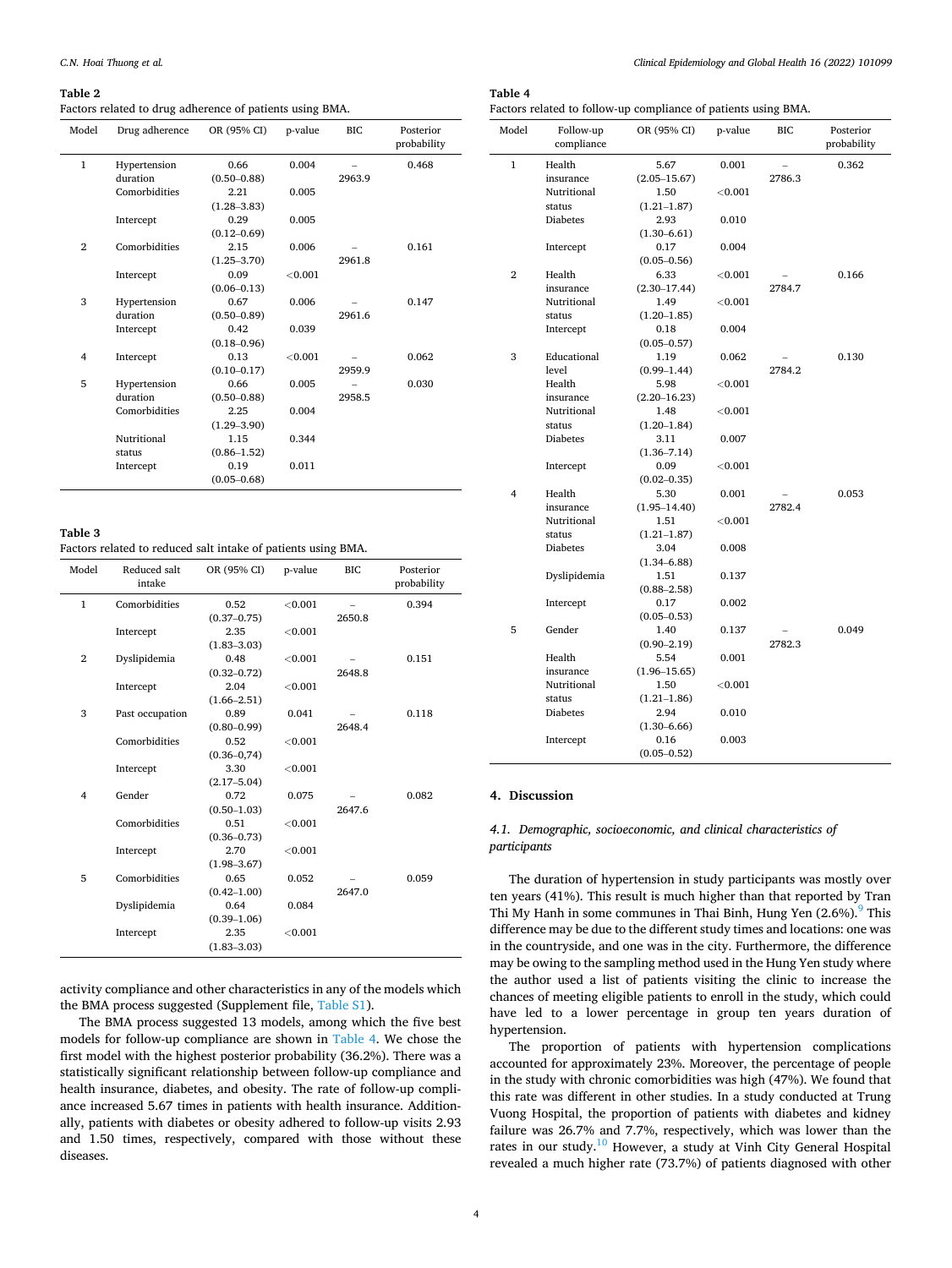## *C.N. Hoai Thuong et al.*

diseases, $17$  perhaps because only diabetes and kidney failure were investigated, while studies that investigated general diseases, such as COPD, asthma, dyslipidemia, overweight, obesity, diabetes, and kidney failure, had higher rates of comorbidities.

The proportion of patients with normal nutritional status was approximately 30%, while those with overweight and obesity accounted for 64.5%. Additionally, other risk indicators, such as waist circumference and waist-hip ratio, were high among the participants at 53.4% and 76.6%, respectively. These rates were higher than those in the previous study in District 10 by Vo Thi Xuan Hanh where the rates of overweight/ obesity, at-risk waistline, and at-risk waist/hip ratio were 47.5%, 31,9%, and 52.1%, respectively. $11$  The difference may be because our study evaluated people with hypertension aged ≥60 years, whereas Vo Thi Xuan Hanh evaluated people aged  $\geq$ 18 years. However, compared to a similar study in elderly patients with hypertension in Ukraine, the obesity rate (25.4%) was also lower than that in our study<sup>18</sup>; this could be owing to different countries using different criteria for determining overweight and obesity.

## *4.2. Patient treatment adherence*

#### *4.2.1. Drug adherence*

The proportion of patients who complied with the Morisky-8 scale in this study was less than that in other studies, although the pharmacology adherence rates in these studies varied. In studies in Vietnam, this ratio ranged from  $26.3\frac{19}{19}$  to  $28.4\frac{9}{19}$  to  $87.5\frac{17}{19}$  The compliance rate in the studies conducted in the community was low compared to that of studies conducted in hospitals. This difference may be because of a greater disease awareness among patients at the hospital. Pharmacology compliance rates in other countries also varied. A study in 2019 in sub-Saharan African countries revealed compliance rates ranging from 15% to 55%, $^{20}$  while in Saudi Arabia<sup>21</sup> and Ukraine<sup>18</sup> rates were 42.2% and 51.8%, respectively. According to a meta-analysis of drug adherence rates in hypertensive patients aged ≥60 years using the MMAS-8 scale, this rate ranged from 18.2% to 90.4%, with an average of  $68.8\%$ .<sup>22</sup> The reason for the relatively low compliance in our study was because a large proportion of patients missed taking their medication or quit taking medication when they felt that their BP was stable. Additionally, a few patients purchased medication using other patients' prescriptions or previous prescriptions, without follow-up or consultation with a physician.

# *4.2.2. Non-pharmacological adherence*

Among the non-pharmacological compliance assessments using the MOH recommendations, we found that compliance with smoking cessation and alcohol consumption restriction were the highest, possibly owing to the high rate of female participants in our study. A study at Vinh General Hospital also reported a similar rate of smoking cessation, but the rate of participants who applied alcohol restriction was less than that in our study.<sup>17</sup> However, according to a Ukraine study, the percentage of smokers was  $26.3\%,^{18}$  which was higher than that in our study. These differences may be because of the high proportion of men in this study. According to research at Quang Ninh General Hospital, only half the participants adhered to these two behaviors.<sup>23</sup> This difference may stem from the age and gender characteristics of the study participants. Most of the patients in our study and Nguyen Thu Hang's study were elderly female patients, while the Quang Ninh province study contained a higher proportion of men aged 45 years.

A total of 76.9% of patients had regular follow-up visits, which was higher than the 60.4% reported by Quang Ninh.<sup>23</sup> This can be explained by the presence of many medical facilities and highly qualified medical staff in District 10 to help patients access medical services and obtain advice on the benefits of timely medical follow-up. Moreover, research is conducted on the elderly. Because most elderly patients are retired, it is easier to schedule follow-up visits. However, this level of compliance needs to be maintained and further improved through communication

and patient mobilization to prevent hypertension complications.

The proportion of people with moderate and high physical activity was high (64.3%). Until now, physical activity in hypertension studies was not evaluated, or was assessed by the patient's participation in exercise ≥30 min/day and ≥5 times/week. Therefore, accurate results of the patients' physical activity were not provided. Moreover, it would be difficult to make comparisons between studies when disagreeing on the evaluation method. To evaluate physical activity in this study, we used the IPAQ-SF scale, a proven and reliable tool for measuring and monitoring the physical activities of elderly patients in Vietnam.<sup>16</sup> The scale included only four questions and was easy to implement and suitable for community surveys. The results will form the basis for future comparisons between studies and intervention programs to enhance physical activity in elderly patients with hypertension.

Among all non-pharmacological adherence behaviors, reducing salt intake had the lowest compliance rate (63.1%). This rate was higher than that reported by Nguyen Thi Thom  $(54.8\%)^{23}$  but lower than that reported by Nguyen Thu Hang  $(70\%)$ .<sup>17</sup> The special feature of our study is that daily salt consumption was assessed through the FFQ questionnaire, while in these studies it was only evaluated through patient interviews. By assessing patient food consumption frequency, we calculated the average amount of sodium consumed each day by the patient. Therefore, this result was more accurate in reflecting the patient's salt reduction compliance. According to the 2015 national survey on the risk factors for non-communicable diseases in Vietnam, over 90% of Vietnamese people regularly consumed too much salt; the average salt consumption of Vietnamese adults was 9.4 g/day (10.5 g for men and 8.3 g for women), which is two times higher than the WHO's recommendation of less than 5 g/person/day.<sup>24</sup> However, although research has shown that 90% of Vietnamese people regularly eat excess salt, only 69.3% of participants believed that they consumed the recommended amount of salt, and only 16.1% (19.7% men and 12.4% women) believed they consumed more salt than recommended. These findings should be considered when conducting an intervention in this group because it is necessary to help the patients realize their excessive daily salt intake and ways to reduce it.

## *4.3. Factors related to patient adherence*

## *4.3.1. Factors related to drug adherence*

We included the BMA analysis to determine the factors that influence drug compliance to make recommendations for intervening.

According to our results, individuals with a longer hypertension duration were more likely to be less adherent to medication, and participants with chronic comorbidities had a compliance rate 2.21 times those without other chronic diseases. It can be reasoned that the longer the patients had the disease, the more neglectful they were to not take medication or voluntarily stop medication when they felt that their BP had stabilized. Prolonged treatment also affected the patients psychologically and they did not maintain compliance at the time of diagnosis. Because patients with additional comorbidities require other medications, this may help maintain medication compliance. Moreover, anxiety and fear of disease risks from not taking medication may increase patient compliance.

When compared with other studies in Vietnam, our study results coincided with those of the study by Nguyen Thi My Hanh on associated diabetes, but the time factor of treating hypertension was different.<sup>10</sup> My Hanh's study showed age as a factor, which may be because subjects aged ≥18 years were evaluated. Young patients may have different compliance behaviors than the elderly, thereby leading to discrepancies in results. According to a Hanoi study conducted by Vu Xuan Phu, after incorporating variables into the multivariate model, only gender and knowledge of hypertension were the variables related to treatment adherence. $^{25}$  Although this study controlled for confounding factors, it is reasonable for the subjects to have different ages than those of ours.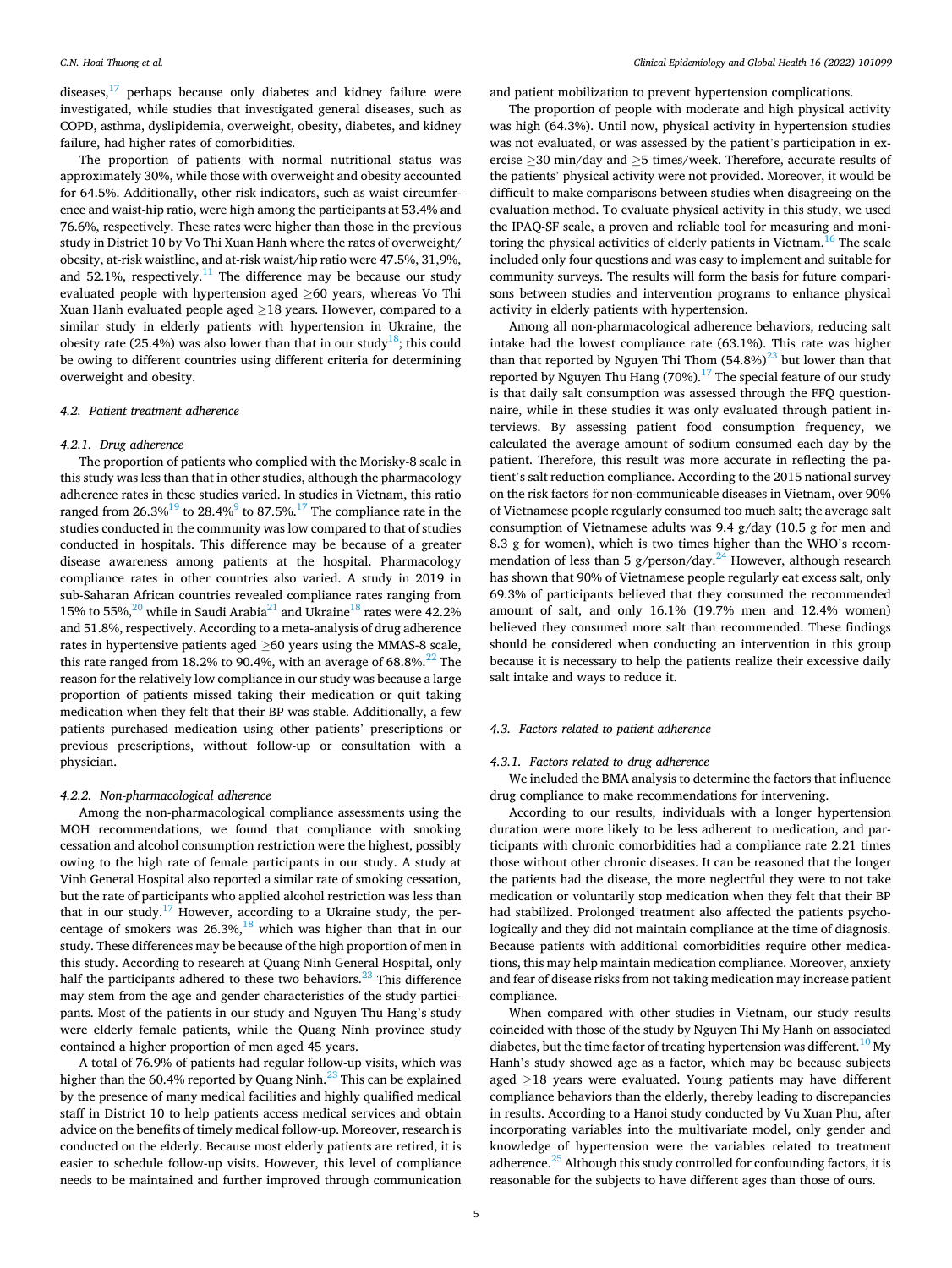# <span id="page-5-0"></span>*4.3.2. Factors related to non-pharmacological adherence*

Our research identified factors that were related to the variables of patient non-drug adherence by using BMA. In previous studies, authors mainly focused on identifying factors related to drug adherence but did not consider factors affecting patients' recommended behaviors.

In this study, the results showed that for salt reduction compliance, people with chronic comorbidities had poorer adherence rates than those without other chronic diseases. This may be due to behaviors that do not reduce daily salt intake as recommended, which can lead to other chronic diseases. Moreover, our study only measured salt consumption through high-salt foods; hence, the percentage of patients who adhered to salt reduction may actually be higher than the reality. The rate of salt reduction adherence in hypertensive patients has also been reported worldwide, ranging from 57% to 80%.<sup>26</sup> Having comorbidities is considered one of the factors that reduces the patient's adherence to lifestyle modification. Thus, salt reduction has not been given much attention in elderly patients with hypertension, which is likely to increase the risk of complications as well as other chronic diseases. Conversely, in patients with multiple comorbidities, salt reduction adherence may be more difficult to achieve. Therefore, clinicians should pay more attention to salt consumption when implementing treatment guidelines in these patients.

Our study also found an association between higher follow-up compliance and having health insurance, diabetes, or obesity. This is because health insurance will pay for a doctor's consultation, diagnostic tests, medicine cost, and hospitalization expenses; therefore, the patient may return to the hospital more frequently and have regular check-ups. Moreover, when there are several comorbidities, the patient will need close monitoring and periodic tests; thus, a higher compliance rate is influenced. Frequent follow-up visits help doctors assess treatment effectiveness, detect adverse drug reactions, or detect early complications.[27 However, in Vietnam, the cost of hypertension examination and](#page-6-0)  treatment is still a burden. In a recent study, the total cost of one treatment for hypertension was 199,019 VND. $^{28}$  Although not too expensive, hypertension is a disease that requires lifelong treatment, plus monthly follow-up visits or other costs, making the total cost incalculable. Therefore, health insurance is considered a solution to help patients not only financially, but also to better adhere to treatment to achieve high efficiency.

Non-adherence to medication is prevalent in patients with hypertension. Therefore, interventions to improve adherence in both pharmacological and non-pharmacological treatments are necessary. A program which includes continuous monitoring of regular medication use, salt intake reduction, physical activity enhancement, weight loss, ideal weight maintenance, and regular follow-up visit attendance is needed. In particular, the intervention program should pay attention to patients who do not have health insurance and those with additional long-term illnesses.

## **Funding**

This research did not receive any specific grant from funding agencies in the public, commercial, or not-for-profit sectors.

## **Declaration of competing interest**

None.

#### **Acknowledgements**

The authors declare that there is no competing interest.

The authors thank all study participants and all data collectors, for this study would not have been possible without them. They also thank the District 10 Health Center for supporting the data collection process.

## **Appendix A. Supplementary data**

Supplementary data to this article can be found online at [https://doi.](https://doi.org/10.1016/j.cegh.2022.101099)  [org/10.1016/j.cegh.2022.101099](https://doi.org/10.1016/j.cegh.2022.101099).

## **References**

- 1 World Health Organization WHO. *Hypertension*; 2019. [https://www.who.int/ne](https://www.who.int/news-room/fact-sheets/detail/hypertension) [ws-room/fact-sheets/detail/hypertension.](https://www.who.int/news-room/fact-sheets/detail/hypertension) Accessed March 18, 2021. on.
- 2 *The Institute for Health Metrics and Evaluation (IHME). VietNam*; 2019. [http://www.](http://www.healthdata.org/vietnam) [healthdata.org/vietnam.](http://www.healthdata.org/vietnam) Accessed March 23, 2021. on.
- 3 [Mills KT, Stefanescu A, He J. The global epidemiology of hypertension.](http://refhub.elsevier.com/S2213-3984(22)00141-5/sref3) *Nat Rev Nephrol*[. 2020;16\(4\):223](http://refhub.elsevier.com/S2213-3984(22)00141-5/sref3)–237.
- 4 [Ataklte F, Erqou S, Kaptoge S, Taye B, Echouffo-Tcheugui JB, Kengne AP. Burden of](http://refhub.elsevier.com/S2213-3984(22)00141-5/sref4)  [undiagnosed hypertension in sub-saharan Africa: a systematic review and meta](http://refhub.elsevier.com/S2213-3984(22)00141-5/sref4)analysis. *Hypertension*[. 2015;65:291](http://refhub.elsevier.com/S2213-3984(22)00141-5/sref4)–298.
- 5 [Son PT, Quang NN, Viet NL, et al. Prevalence, awareness, treatment and control of](http://refhub.elsevier.com/S2213-3984(22)00141-5/sref5)  [hypertension in Vietnam-results from a national survey.](http://refhub.elsevier.com/S2213-3984(22)00141-5/sref5) *J Hum Hypertens*. 2012;26 [\(4\):268](http://refhub.elsevier.com/S2213-3984(22)00141-5/sref5)–280.
- 6 [Myat A, Redwood SR, Qureshi AC, Spertus JA, Williams B. Resistant hypertension.](http://refhub.elsevier.com/S2213-3984(22)00141-5/sref6)  *BMJ Open*[. 2012;345, e7473](http://refhub.elsevier.com/S2213-3984(22)00141-5/sref6).
- 7 [Gupta P, Patel P, Strauch B, et al. Risk factors for nonadherence to antihypertensive](http://refhub.elsevier.com/S2213-3984(22)00141-5/sref7)  treatment. *Hypertension*[. 2017;69\(6\):1113](http://refhub.elsevier.com/S2213-3984(22)00141-5/sref7)–1120.
- 8 [Mai Tranh Bui Thi, Minh Duc Nguyen, Nguyen Nguyen Do. Adherence to](http://refhub.elsevier.com/S2213-3984(22)00141-5/sref8) [antihypertensive medication in elderly hypertensive patients.](http://refhub.elsevier.com/S2213-3984(22)00141-5/sref8) *Med. J. Hochiminh City*. [2012;16\(4\)](http://refhub.elsevier.com/S2213-3984(22)00141-5/sref8).
- 9 Hanh Tran Thi My. *[Evaluation of Intervention Results to Improve Blood Pressure](http://refhub.elsevier.com/S2213-3984(22)00141-5/sref9) [Monitoring Practice and Treatment Adherence in Hypertensive People over 50 Years Old in](http://refhub.elsevier.com/S2213-3984(22)00141-5/sref9)  [Tien Hai district, Thai Binh Province, Ph.D of Public Health](http://refhub.elsevier.com/S2213-3984(22)00141-5/sref9)*. University of Public Health; [2017:172](http://refhub.elsevier.com/S2213-3984(22)00141-5/sref9).
- 10 [My Hanh Nguyen Thi, Duyen Nguyen Thi My, Khanh Ly Huy, et al. Investigation of](http://refhub.elsevier.com/S2213-3984(22)00141-5/sref10)  [the relationship between medication adherence and blood pressure control in](http://refhub.elsevier.com/S2213-3984(22)00141-5/sref10) [hypertensive patients on outpatient treatment.](http://refhub.elsevier.com/S2213-3984(22)00141-5/sref10) *Med. J. Hochiminh City*. 2013;17(4): 96–[102.](http://refhub.elsevier.com/S2213-3984(22)00141-5/sref10)
- 11 [Hanh Vo Thi Xuan, Cao Nguyen Hoai Thuong, Phan Thi Kim Hoang, et al. The](http://refhub.elsevier.com/S2213-3984(22)00141-5/sref11) [prevalence of hypertension and diabetes through a survey on a representative sample](http://refhub.elsevier.com/S2213-3984(22)00141-5/sref11)  [in the inner-city district of Ho Chi Minh City.](http://refhub.elsevier.com/S2213-3984(22)00141-5/sref11) *J. Prevent. Med.* 2017;27(8):79–87.
- 12 [Morisky DE, DiMatteo MR. Improving the measurement of self-reported medication](http://refhub.elsevier.com/S2213-3984(22)00141-5/sref12)  [nonadherence: response to Authors.](http://refhub.elsevier.com/S2213-3984(22)00141-5/sref12) *J Clin Epidemiol*. 2011;64:255–257.
- 13 The Ministry of Health. *[Decision No. 5904/QD-BYT Dated December 20, 2019 on the](http://refhub.elsevier.com/S2213-3984(22)00141-5/sref13) [Issuance of Professional Documents "Guidelines for Diagnosis, Treatment and Management](http://refhub.elsevier.com/S2213-3984(22)00141-5/sref13)  [of a Number of Non-communicable Diseases at Commune Health Stations](http://refhub.elsevier.com/S2213-3984(22)00141-5/sref13)*. 2019. Hanoi.
- 14 [Kusama K, Le Duc Son Nguyen Trung, Hanh Tran Thi Minh, et al. Reproducibility](http://refhub.elsevier.com/S2213-3984(22)00141-5/sref14) [and validity of a food frequency questionnaire among Vietnamese in Ho Chi Minh](http://refhub.elsevier.com/S2213-3984(22)00141-5/sref14)  city. *J Am Coll Nutr*[. 2005;24\(6\):466](http://refhub.elsevier.com/S2213-3984(22)00141-5/sref14)–473.
- 15 Craig CL, Marshall AL, Sjöström M, et al. International physical activity [questionnaire: 12-country reliability and validity.](http://refhub.elsevier.com/S2213-3984(22)00141-5/sref15) *Med Sci Sports Exerc*. 2003;35(8): 1381–[1395.](http://refhub.elsevier.com/S2213-3984(22)00141-5/sref15)
- 16 [Tran DV, Andy HL, Thuy BA, Nguyen CT, Hoang DV. Reliability and validity of the](http://refhub.elsevier.com/S2213-3984(22)00141-5/sref16)  [international physical activity questionnaire](http://refhub.elsevier.com/S2213-3984(22)00141-5/sref16)–short form for older adults in Vietnam. *[Health Promot J Aust](http://refhub.elsevier.com/S2213-3984(22)00141-5/sref16)*. 2013;24:126–131.
- 17 [Thu Hang Nguyen, Nguyen Thi Thuy Duong, Ho Thi Dung, Thuy Nguyen Thi Minh.](http://refhub.elsevier.com/S2213-3984(22)00141-5/sref17)  [Survey on hypertensive outpatients pharmacologic medication compliance at Vinh](http://refhub.elsevier.com/S2213-3984(22)00141-5/sref17) [City General Hospital in 2018.](http://refhub.elsevier.com/S2213-3984(22)00141-5/sref17) *Nghe An Sci. Technol. J.* 2018;12:35–39.
- 18 [Nalotova EN, Alesinskiy MM, Berezin AE, Nalotov SV. Adherence to](http://refhub.elsevier.com/S2213-3984(22)00141-5/sref18) [Antihypertensive Medication in the older hypertensive patients: the role of blood](http://refhub.elsevier.com/S2213-3984(22)00141-5/sref18)  [pressure measurement assistance.](http://refhub.elsevier.com/S2213-3984(22)00141-5/sref18) *Pharmac. Biopr.* 2016;4(5):90–94.
- 19 The Xuyen Pham. *[Status of Hypertension in People 45-64 Years Old in Dien Bien District,](http://refhub.elsevier.com/S2213-3984(22)00141-5/sref19)  [Dien Bien Province and Cost-Effectiveness of Interventions](http://refhub.elsevier.com/S2213-3984(22)00141-5/sref19)*. Ph.D of Public Health. [National Institute of Hygiene and Epidemiology; 2019](http://refhub.elsevier.com/S2213-3984(22)00141-5/sref19).
- 20 Terline DM, Kane A, Kramoh KE, et al. Factors associated with poor adherence to medication among hypertensive patients in twelve low and middle income Sub-Saharan countries. *PLoS One*. 2019. [https://doi.org/10.1371/journal.pone.0219266.](https://doi.org/10.1371/journal.pone.0219266)
- 21 Algabbani FM, Algabbani AM. Treatment adherence among patients with hypertension: findings from a cross- sectional study. *Clinic. Hyperten.* 2020;26(18). <https://doi.org/10.1186/s40885-020-00151-1>.
- 22 Uchmanowicz B, Jankowska EA, Uchmanowicz I, Morisky DE. Self-reported medication adherence measured with Morisky medication adherence scales and its determinants in hypertensive patients aged ≥60 Years: a systematic review and meta-analysis. *Front Pharmacol*. 2019;10. [https://doi.org/10.3389/](https://doi.org/10.3389/fphar.2019.00168)  [fphar.2019.00168.](https://doi.org/10.3389/fphar.2019.00168)
- 23 [Thi Thom Nguyen, Bui Van Cuong, Hanh Nguyen Hong, Huong Pham Thi Thu,](http://refhub.elsevier.com/S2213-3984(22)00141-5/sref23)  [Sinh Do Minh. The status of hypertension treatment compliance of outpatients at](http://refhub.elsevier.com/S2213-3984(22)00141-5/sref23)  [Quang Ninh General Hospital in 2017.](http://refhub.elsevier.com/S2213-3984(22)00141-5/sref23) *J. Nurs. Sci.* 2017;1(3):35–42.
- 24 Department of Preventive Medicine. *Announcement of Results of National Survey of*  Risk Factors for Non-communicable Diseases in 2015; 2016. http://vncdc.gov.vn/vi/ [in-tuc-trong-nuoc/1003/cong-bo-ket-qua-dieu-tra-quoc-gia-yeu-to-nguy-co-benh-kh](http://vncdc.gov.vn/vi/tin-tuc-trong-nuoc/1003/cong-bo-ket-qua-dieu-tra-quoc-gia-yeu-to-nguy-co-benh-khong-lay-nhiem-nam-2015) [ong-lay-nhiem-nam-2015](http://vncdc.gov.vn/vi/tin-tuc-trong-nuoc/1003/cong-bo-ket-qua-dieu-tra-quoc-gia-yeu-to-nguy-co-benh-khong-lay-nhiem-nam-2015). Accessed August 29, 2017. on.
- 25 [Phu Vu Xuan, et al. Study on some factors related to hypertension treatment](http://refhub.elsevier.com/S2213-3984(22)00141-5/sref25)  [adherence in 25-60 year old patients in 4 wards of Hanoi city.](http://refhub.elsevier.com/S2213-3984(22)00141-5/sref25) *J. Pract. Med.* 2011; [820\(5\):47](http://refhub.elsevier.com/S2213-3984(22)00141-5/sref25)–51.